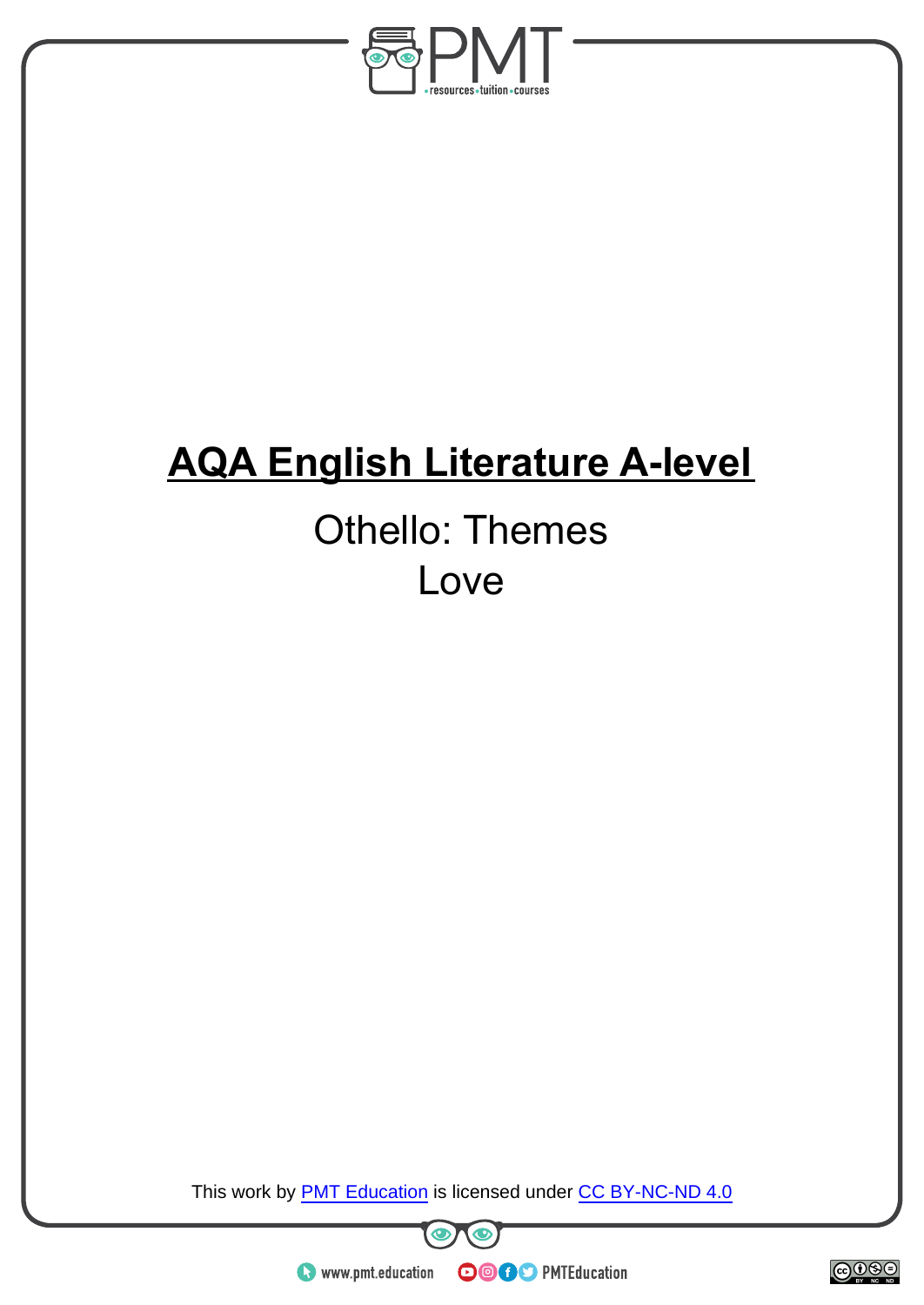

## **Introduction**

William Shakespeare's *'Othello'* has been a popular play for centuries, because it deals with themes that are still relevant today - including **love, jealousy, and race**. The theme of love is a major component of the play, as Othello and Desdemona's relationship is a central point of **conflict, struggle, and subsequent murder**.

The concept of **romantic love** is expressed in different forms by Shakespeare. Romantic love can be defined as the attraction of two individuals to one another, with the expectation that this is going to last for a long time. This can be seen through Othello and Desdemona's marriage, which **officiates and solidifies their love** in a **traditional** way. Additionally, the theme of love also manifests itself through sex, emphasising the importance of **erotic aspects** in maintaining their relationship.

However, this can also be an issue, as **lust** can lead to **deception and unfaithfulness**; the consequences of this can be seen in Othello's rage when he thinks Desdemona is committing adultery. This can be tied to **social conventions** that regulate the way love can be expressed, especially in the **Jacobean era** where women were pressured to act a certain way. Lastly, the idea of love and the way it is perceived changes over time, meaning that its **historical meaning** has been completely **inverted** between the 16**-**17th century and contemporary society.

## **Love & Hate**

Othello is a **domestic tragedy** in which true, romantic love is destroyed by hate. The **binary** of **love/hate** is central to the play. Throughout *Othello,* the audience is presented with different relationships - Emilia and Iago as well as Othello and Desdemona. However, it is clear that Othello's love for Desdemona can be perceived as **'true love'**. The **focal point** of their marriage can be seen to be surrounded by love as a **healing agent**. This is particularly noticeable when Othello claims that **"she loved me for the dangers I had passed / I loved her that she did pity them" (Act 1, Scene 3)**. This suggests the **reciprocal nature of love**, highlighting their love is based on **understanding** (**'she did pity them'**), making it a **foundational** aspect to their relationship. This is clear to the audience at the beginning of the play, where their exchanges are **equal**, with both parties holding **power** and **stage-time**. Their **shared lines** and **joint imagery** (such as the **semantic field of religion**) establish their **union** within the makings of the play itself.

The strength of their love is further reaffirmed when they reunite: **'If after every tempest come such calms,/May the winds blow till they have wakened death' (Act 2, Scene 1)**. These loving words from Othello suggest how natural disasters cannot shake their love, as her presence calms him. The imagery of a **'tempest'** is used by Shakespeare to show the vigour of true love. This is pervasive in his other texts too, for example in **Sonnet 116** he states that love **'looks on tempests and is never shaken' (Sonnet 116, line 6)**. However, it can be inferred that, although natural destruction cannot shake love, **human interventions** can influence it. Shakespeare uses this to introduce the main conflict in the play, where Iago's deceptive love breaks down the understanding and trust that exists between them. This interconnects with the **dichotomy** of the **natural world** vs. the **man-made world**.

### **Iago**

Iago's character is particularly significant because it is his **'performance' of false love** that **replaces** and **subverts** Desdemona's true love. This is important because it portrays Iago as being unable to love, only being driven by his **obsessive desire** to bring Othello down

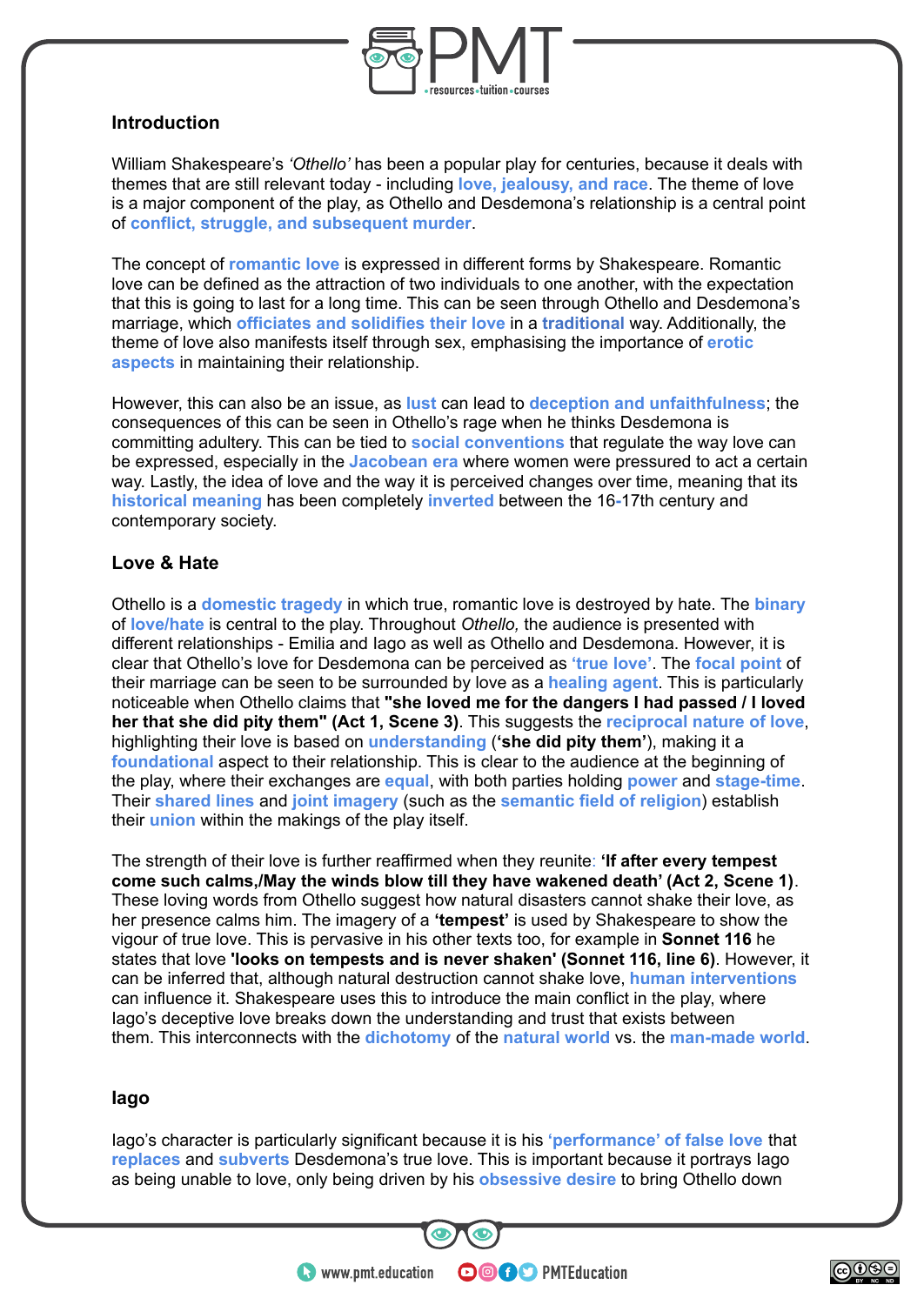

and his **deep-rooted hatred** for the Moor. He states this from the start - **'I follow him to serve my turn upon him' (Act 1, Scene 1)**, where it is clear that he is using Othello's **trusting and loving demeanour** towards him as a strategic advantage to cause his downfall. As the play progresses, Iago utilises this trust Othello has in him, challenging his beliefs that Desdemona is honest and loyal; **'She did deceive her father, marrying you' (Act 3, Scene 3)**. In this quote, Iago portrays his ability to psychologically manipulate Othello by touching upon his **insecurities** about marrying Desdemona, whose father disapproved of him due to his race. As a result, he manages to plant a seed of doubt, **weaponizing** their love against them. Shakespeare uses another branch of love, through **false friendship**, in order to demonstrate how hatred can overpower love.

However, critics have noted the **ambiguous** nature of Iago's revenge. Some have claimed that his plan to poison Desdemona and Othello's relationship stems from his own **jealousy** at not being able to conjure Othello's desire for himself. This means that there are some **homoerotic undertones** to the way Iago behves towards Othello, which we will explore more in-depth later on. There are multiple ways in which Iago's character can be **conceptualised**, suggesting the complexity with which he was constructed.

## **Individual Ways of Loving**

Individual differences in portraying love is what makes love so **diverse and unique**. The idea of **love languages** suggests that many individuals communicate their love through either actions or verbal affirmations, and is testament to the different approaches people take to love. In *Othello,* both Desdemona and Othello start their courtship through **verbal reinforcements** of their love, where they make sure that their partner feels **valued** through their words. Similarly, their actions play a central role in confirming and showing their love; for example, when Desdemona disobeys her father to marry Othello, Shakespeare portrays the **strength of her commitment** to him. Similarly, she accompanies him to Cyprus even though it is much more dangerous there and her life might be under threat. Nevertheless, she **prevails** and stays by his side.

On the contrary, Iago and Emilia can be seen as complete opposites. Iago's **misogynistic** ways lead him to disrespect and abuse Emilia. Her adherence to being a loyal, trusting and loving wife are not reciprocated with the same amount of commitment, as Iago only uses her when he needs her. However, she retains her strength as she **asserts her own voice against him** when she finds out about his evil schemes. This suggests that she rejects his **false love** in favour of herself and Desdemona.

Bianca and Cassio's relationship is also more complicated, as it appears **one sided**. Cassio is a lieutenant, who puts his career before anything else. The audience never really sees any direct **affection** from him towards her but she is completely in love with him. She is also involved in the messy handkerchief plot, thinking that Cassio is entertaining another woman.

Overall, all the characters have their **own love plot** and their own ways of showing it.

What is the significance of showing these love plots? What is Shakespeare's purpose in showing them?

**OOOO** PMTEducation

BY NC ND കരമ $\overline{\circ}$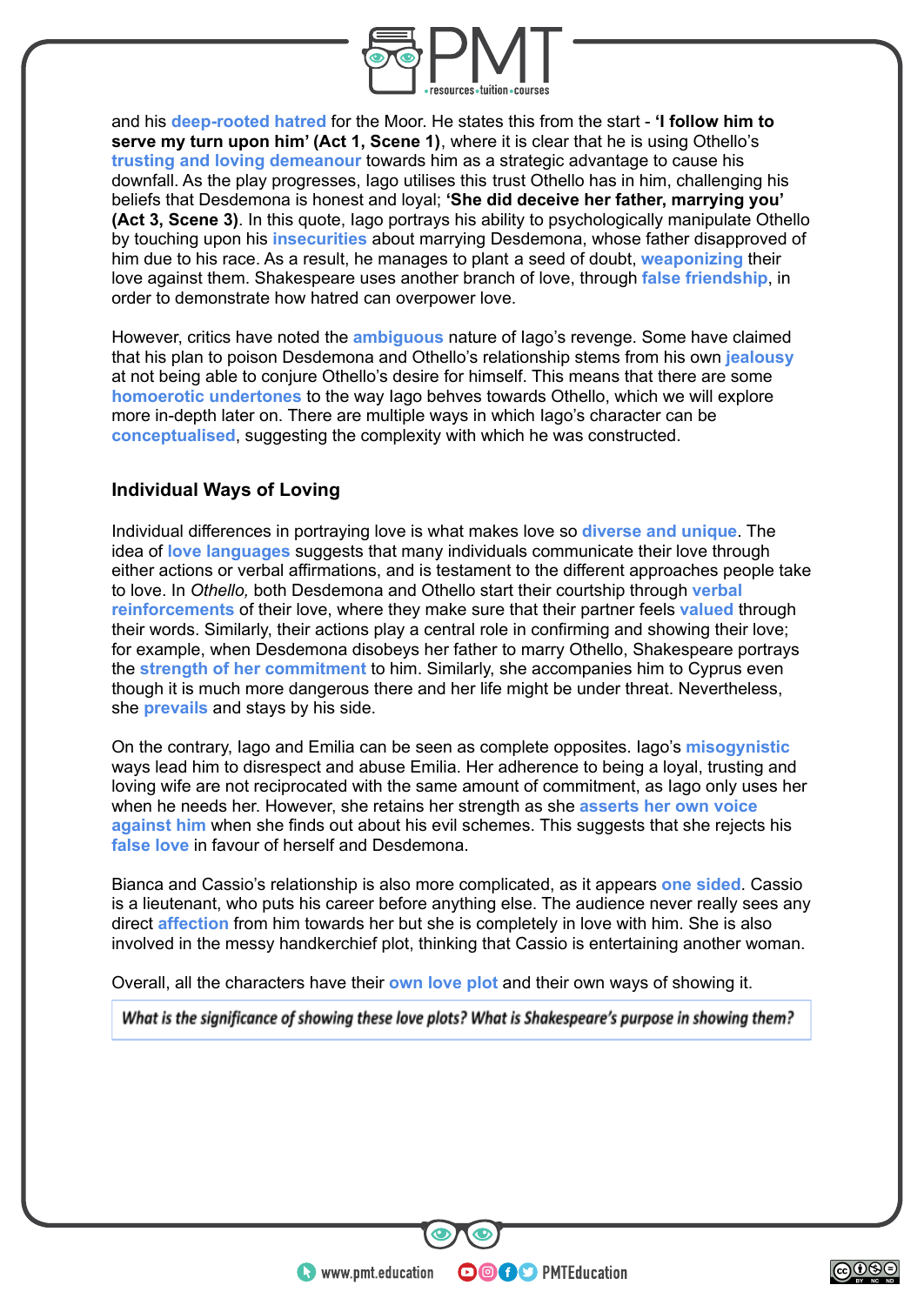



Image source: https://images.app.goo.gl/TRG3ARmaxCpDyFb4A

### **Love and Race**

Othello is **ostracised** from the beginning, continuously being called the **'Moor'** instead of General, although this is his position in the Venetian military. Most of the **racially charged** language is spoken by Iago, who **draws on stereotypes** in order to present Othello as an evil, black man who is only capable of violence. He does this because of a **personal vendetta** against Othello: **'In personal suit to make me his lieutenant / Off-capped to him; and by the faith of man I know my price; I am worth no worse a place' (Act 1, Scene 1)**. He wants to destroy Othello's marriage and Cassio's **reputation** because he was not given the position he wanted. In this way, Iago's committed hatred of Othello is the perfect **antithesis to love**; both are strong, personal feelings towards one person, and completely **consume** the individual's attention.

**Jacobean prejudices** around race are prevalent in the play. In particular, Iago constantly uses **animal imagery** to describe Othello - **'Even now, an old black ram is tupping your white ewe' (Act 1, Scene 1)**. This **sexually and racially charged** image insinuates Othello's **sexual deviance** due to his race is **corrupting** Desdemona. This influences Brabantio to also view Othello in a **hostile light**, as Iago continues to use **salacious language** about Desdemona in order to enrage her father more: **'You'll have your daughter covered with a Barbary horse; you'll have your nephews neigh to you; you'll have coursers for cousins and jennets for Germans' (Act 1, Scene 1**). This presents Othello as an **animal** and any offspring they have will also be tainted by such animalistic characteristics. The language used also provokes the **fear** of **miscegenation** (mixed-race marriages) and **exogamy** (marrying outside one's social group). As a result, Othello and Desdemona's love is **undermined** by ideas of race that other people use against them. For example, Brabantio is influenced by Iago to use the same racially-charged language against Othello: **'Damned as thou art, thou hast enchanted her; / For I'll refer me to all things of sense, / If she in chains of magic were not bound' (Act 1, Scene 2)**. He refers to the **'chains of magic'** controlling Desdemona, not being able to fathom the idea that she could **naturally fall in love** with Othello.

Desdemona does not regard Othello's skin colour as important. She falls in love with him after spending hours listening to his adventure stories, suggesting that she started loving him for his character. She draws **strength from their differences** rather than seeing the negatives of their relationship. This might suggest the **naivety and blindness of her love** towards him, because she is willing to **sacrifice** everything for her love – even her own life. It is only through the influence of Iago that Othello **loses faith** in her words and actions, **distorting** them in his mind to see them as **false**.

#### AO5 Tip - Race and Gender

In Unproper Beds: Race, Adultery and the Hideous in Othello, Micheal Neill suggests: 'Othello is the study of an assimilated savage who relapses into primitivism under stress'. The idea that he is an assimilated savage suggests that Othello constantly tries to fit into Venetian society, trying to hide behind religion and social values in order to be accepted by his white counterparts. Through lago, this savage side emerges as he is provoked, seeing and embracing this violent side that he thinks he inherited due to his race. Due to this insecurity and wanting to conform, he begins to displace this hatred onto Desdemona.



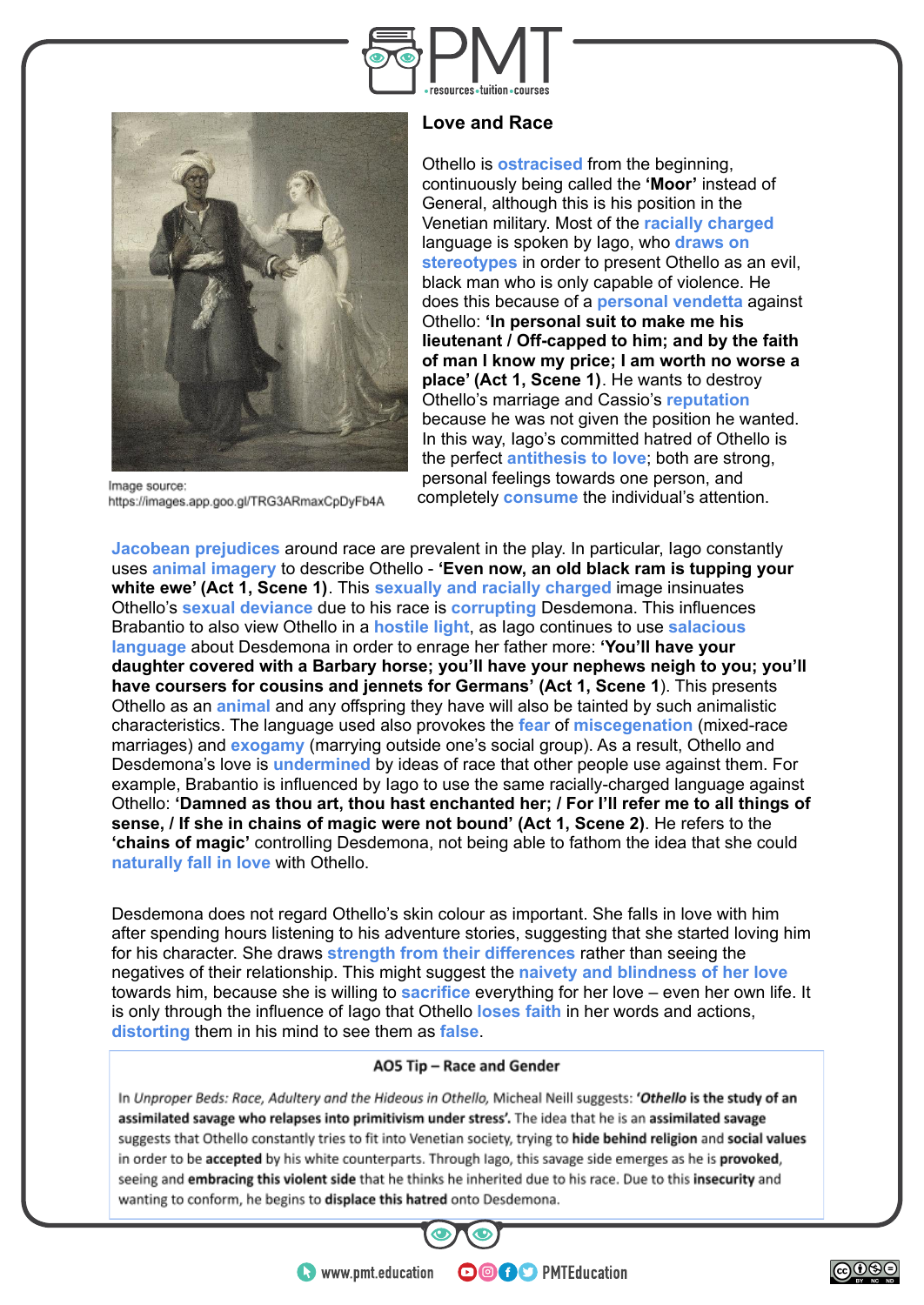

# **Love & Symbolism**

In **Cinthio's** *[De Gli Hecatommithi](https://www.bl.uk/collection-items/~/link.aspx?_id=5DB1E873C783492BA15C1F836397AC08&_z=z)* (1565), which is the text from which Shakespeare took **inspiration** for *Othello,* the handkerchief is highly important for the protagonists. **Signs and symbols** in the play are essential in portraying love or infidelity. Exchanging meaningful gifts shows the love a partner has for their significant other, and Othello's handkerchief plays a central role in this. When first given to Desdemona, Othello explains how the handkerchief functions as a **sign of fidelity** – it holds almost **magical qualities**. During this era, handkerchiefs had different functions in the **private and public sphere**, as they were used for fashionable purposes or dropped by women for men to pick them up. Similarly, as for Othello and Desdemona, they were used as gifts or proof of commitment during marriage and courtship.

However, as the play progresses, the handkerchief passes through the hands of many people. This suggests that its symbol as the couple's love is forcefully transformed to something more sinister and cruel. This is because the handkerchief loses its meaning as a symbol of love and becomes something that **others can easily change**. For example, the handkerchief is possessed by Iago and Emilia, who inevitably transform what it symbolises by handling it with ill intentions. In particular, Desdemona retains its loving qualities, while Othello starts to reject it – this **rejection parallels** a rejection of Desdemona. Her feelings become more anxious as he does so, and she drops this meaningful object of love. Consequently, it is picked up by Emilia, who is unknowingly helping Iago execute his revenge plan. As Emilia passes it on to Iago, the handkerchief **changes** its meaning from **love to hate**: Iago is aware of its importance and turns it into false proof of infidelity. This change is detrimental in initiating the transformation of the couples' marriage, where it becomes a symbol of unfaithfulness. In turn, the handkerchief becomes a **destructive agent** of their marriage, because it is used as **'ocular proof' (Act 3, Scene 3)** to inspire **jealousy, doubt and misunderstanding**.

Furthermore, as the handkerchief is handled by Bianca, Cassio, Othello, Iago and Desdemona, it represents the problem of **intervention** in marriage. As marriage was an open, **public spectacle** in which the wife is used as the husband's **possession**, many people would **judge** the relationships of others. Nothing was really private, making it easier for Iago to infiltrate and turn Othello against Desdemona. The involvement of many people in their loving relationship ultimately leads to its disintegration.

In the final act, this disintegration finally reaches its peak. Othello confronts her: **'I saw my handkerchief in [Cassio's] hand' (Act 5, Scene 2)**. Othello, who saw her as his equal by giving her an **independent voice** to speak for herself, now speaks over and for her. This change suggests how she has lost all **control** and **identity** in this marriage, with Othello overpowering her and not letting her defend herself. This portrays Othello's own anxieties about harbouring and emphasising his **male honour** as well as retaining his **masculinity**. In order to **re-establish his reputation**, Othello **must** kill her.

Valerie Traub in *Desire and Anxiety*, for example, suggests that **'the threat of female erotic power is psychically contained by means of metaphoric and dramatic transformation of women into…corpses'**. By killing her, Othello makes sure that she does not commit more sins, under the **illusion** that he saved her. However, when he recognises her innocence and Iago's villainy, he suffers to the point where he regards himself as an **'Indian'** who **'threw a pearl away' (Act 5, Scene 2)**. Therefore, *Othello* portrays the **vulnerabilities** and **fragilities** of marriage, highlighted by the **love token** of the handkerchief. Shakespeare illustrates the risks associated with **reducing** a relationship to **material** possessions.

**OOOO** PMTEducation

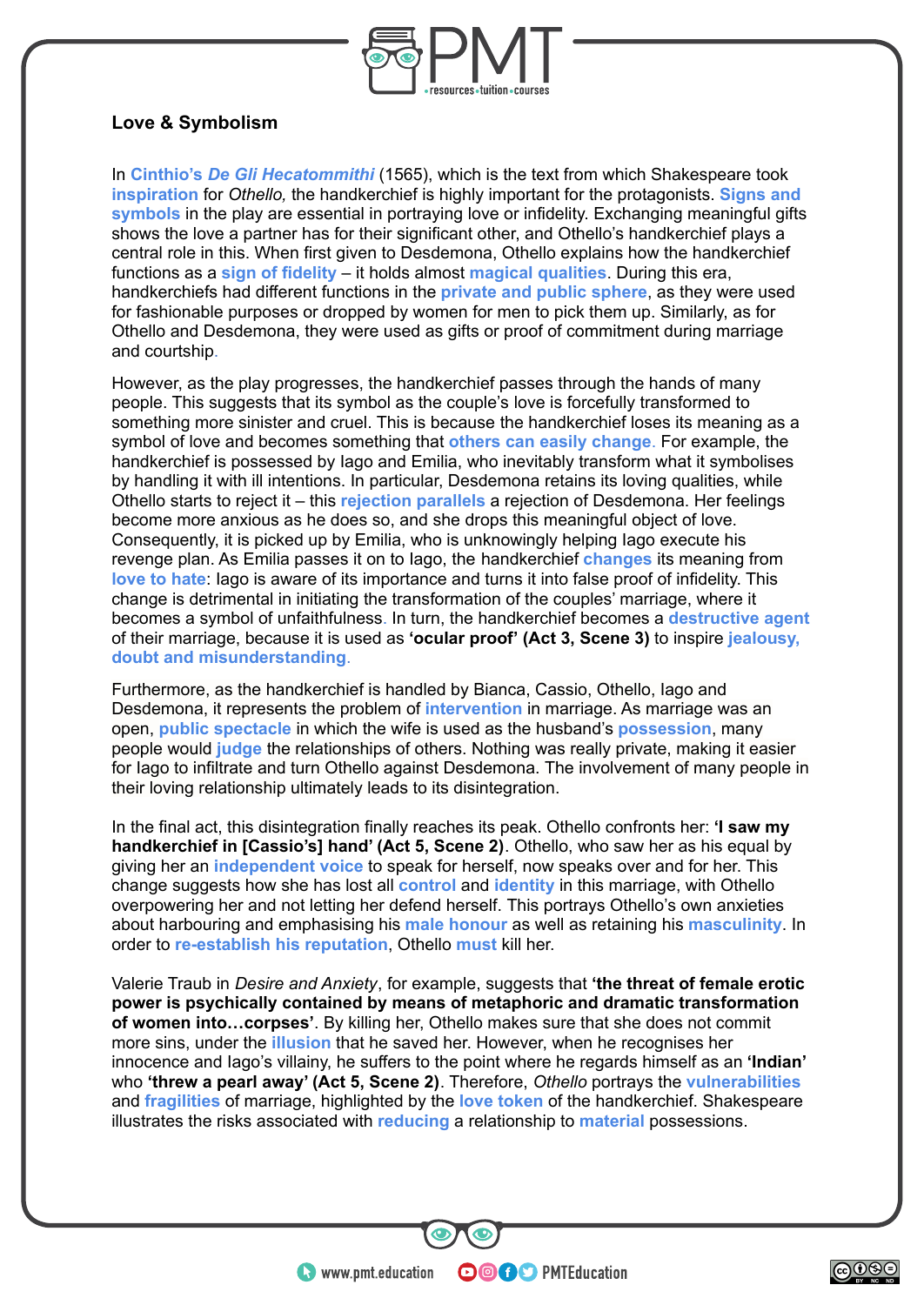

## **Male Friendship, Deception & Love**



Image source: https://images.app.goo.gl/LJX3kojhPMZ5LBjJA

Male friendship in the play is central in causing the downfall of Othello. Iago, right from **Act 1**, devises a plan to destroy Othello for small and petty reasons. In particular, the banter that is displayed between men is always in relation to women or **female sexuality,** and this **culture** of sexualisation is used by Iago to **foster distrust and disrespect** towards women. The action is **amplified** by the isolated setting of Cyprus, as characters are always in a **state of anxiety**. Furthermore, this setting is important as it is where Iago first notices that Cassio is friendly towards Desdemona, starting his plan: **'With as little a web as this will I / ensnare as great a fly as Cassio' (2.1.164)**.

After hatching this plan, Iago tells it to Roderigo. Roderigo's character is also exploited by Iago, making him feel like they are companions when in reality he was only a **pawn** in Iago's plans. He starts by acting like he is telling Roderigo a grand secret: that Desdemona is, in fact, in love with Cassio. This is especially clear when Roderigo says: **'Pish!**

**But sir, you be ruled by me' (Act 2, Scene 1)**. He thinks he is the dominant one in the pair, showing how Iago is cunning and able to control others. Similarly, Iago uses many **imperatives** to make Roderigo **obey him** by saying things like **'Come hither'** or **'Let thy soul be instructed' (Act 2, Scene 1)**. This sets Iago as the one who speaks the most, while Roderigo is expected to be **silent** throughout. This shows Iago's obsessive nature for **controlling** others, even **linguistically**.

Notably, Iago positions Desdemona as the villain and depicts her as an untrustworthy person, hinting at his misogyny. This can be perceived by his jokes in the scene about women: his language is **saturated** with this **misogynistic attitude** and **hypocrisy** when he calls Cassio a **'knave'**, even though Iago knows that he is the real knave himself: **'Knavery's plain face is never seen till used' (Act 2, Scene 1)**. This shows how Iago uses his position and his awareness of **male doubt** against others.

Throughout the play, Iago wants to achieve **chaos**, which he sums up by using a few **musical metaphors**. He describes Othello and Desdemona's relationship as **'well-tuned' (Act 2, Scene 1)**, utilising a metaphor to show how he can play around with them to undermine their current harmonious marriage. Iago is seen to be using their vulnerabilities against them and their relationships – this is also shown by directors that use uncomfortable music in order to emphasise his evil nature. Furthermore, Iago's exploitation of their vulnerabilities is possible because he **preys** on their most revered traits and turns them against each other - for example, Desdemona's **faithfulness** and Othello's strong outlook on **honour**. The audience feels **complicit** within this plot because only they are aware of Iago's evil plans due to his **asides** and countless **soliloquies**. In one of the asides, he ironically says: **'As honest as I am' (Act 2, Scene 1)**. Perhaps he believes he possesses his own form of 'honesty', or he is aware that he has everyone fooled about how virtuous he truly is. This makes the audience feel **helpless** as they watch him succeed in turning Othello against his own wife and killing her.

**OOOO** PMTEducation

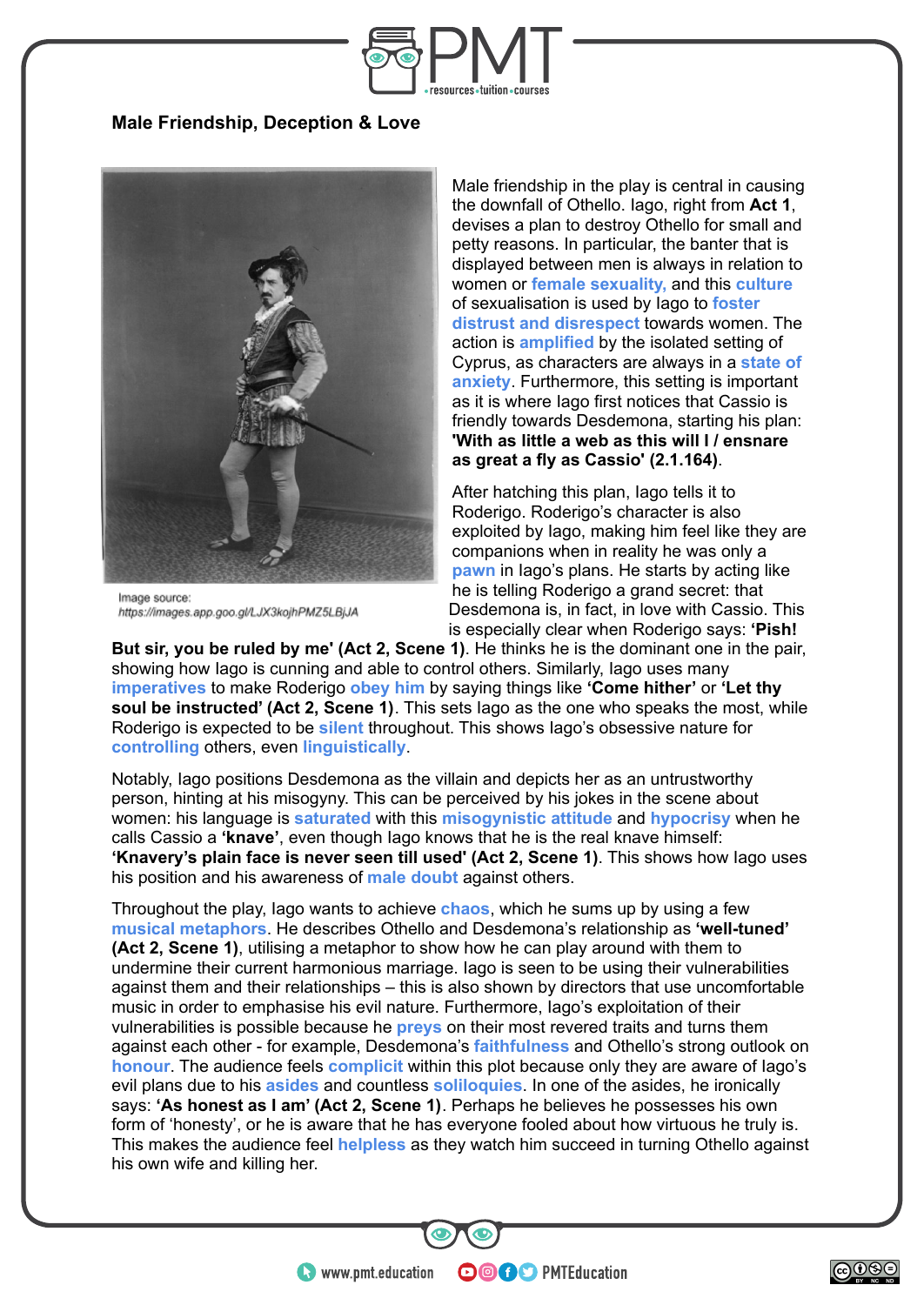

As male friendship of the time included the **demonization of women**, Iago consistently refers to their sexual appetite in both a **joking manner** as well as a **manipulative tactic**. He depicts Desdemona as a sexually driven creature who wants Cassio instead of Othello. This misogynistic portrayal of her runs throughout conversations with different men; he convinces Roderigo that she is unfaithful by arguing that Othello is black, making Desdemona desire someone white. He argues that young women should be controlled by their husbands, and should only be confined to the **domestic sphere**. His own **abusive nature** justifies his views, making him **unlikeable** to the audience.

More **ironic** depictions arise because of Iago's deceptive honesty. His ability to speak directly as if he were being honest is the reason why he is able to **manipulate** most of the characters. In comparison, Desdemona's meekness - as opposed to Iago's **blunt speech** leads to her being less believable. This positions Iago as an **honest advisor** who cares for Othello, and his way of speaking traps Othello as he says: **'give thy worst of thoughts / the worst of words' (Act 3, Scene 3)**. This conveys the power his words hold over Othello, as he gives them a **high degree of legitimacy**.

However, to the audience, Iago's language – aside from being deceptive to his supposed friend – becomes increasingly **cruder** when he starts imagining the sexual intercourse between Cassio and Desdemona. This further suggests the **potency** of Iago's words in creating a scenario that is inherently false. He is skilled at taking something from within his mind and bringing it to life in Othello's mind. He does this by **demonising the feeling of desire** as something **dirty**, saying that Desdemona's love for Othello is like **'violence'** and that **'her eyes must be fed' (Act 2, Scene 1)** through sexual acts that Othello may not account for. He also utilises **animalistic depictions** of female desire, which go against social ideas of female sexuality; he says that she needs someone **'to give satiety a fresh appetite' (Act 2, Scene 1)**, which means that she needs a better, more attractive male to satisfy her. In another piece of imagery, he states, **'Her delicate tenderness will find itself abused, begin to heave the gorge, disrelish and abhor the Moor' (Act 2, Scene 1)**. This suggests she is going to be destroyed by Othello but while hinting at the **punishment** she must endure for being overly sexual.

The issue with this **sexualised imagery** and **obscene language** is that they are merely words spoken by Iago, with no actual proof or evidence to show that they are rooted in reality. This is demonstrated when he sees Desdemona **'paddle with the palm of his [Cassio's] hand' (Act 2, Scene 1)**. He focuses on a small part of the whole action, not holding any large significance for other characters either. However, through Iago's **twisting language**, he amplifies this event to suggest a sexual encounter between them, to the point where even Roderigo changes his view of Desdemona. Roderigo tried to deny such allegations against Desdemona by saying: **'I cannot believe that in her. She's full of most blessed condition' (Act 2, Scene 1)**. However, Iago uses the fact that Roderigo sees them play with each other's hands, terming it as a **'sport'**. By changing his language and deploying **insidious connotations** in his words, Iago is able to seem convincing. These tactics are the ones that Othello falls for, due to his masculinity being undermined by the sexual language that Iago attributes to Desdemona, driving him towards madness.

The **credibility of women** being sexual beings reflects the attitudes at that time. **Sexual immorality** was a great fear men had in regards to women, linking back to the idea of **the Fall**, where Eve was the reason for **humanity's downfall**. As a result, when Iago describes Desdemona's sexual appetite, it is more believable to his peers due to **social and religious ideals** surrounding women and the threats they pose. In particular, the categories that women fit in only ranged from either being a **pure saint or a dirty whore** – there was no in-between space for women to occupy. Women were also seen as **reproductive machines**, mostly forced to be mothers – their **ideal role** was in the **home**.

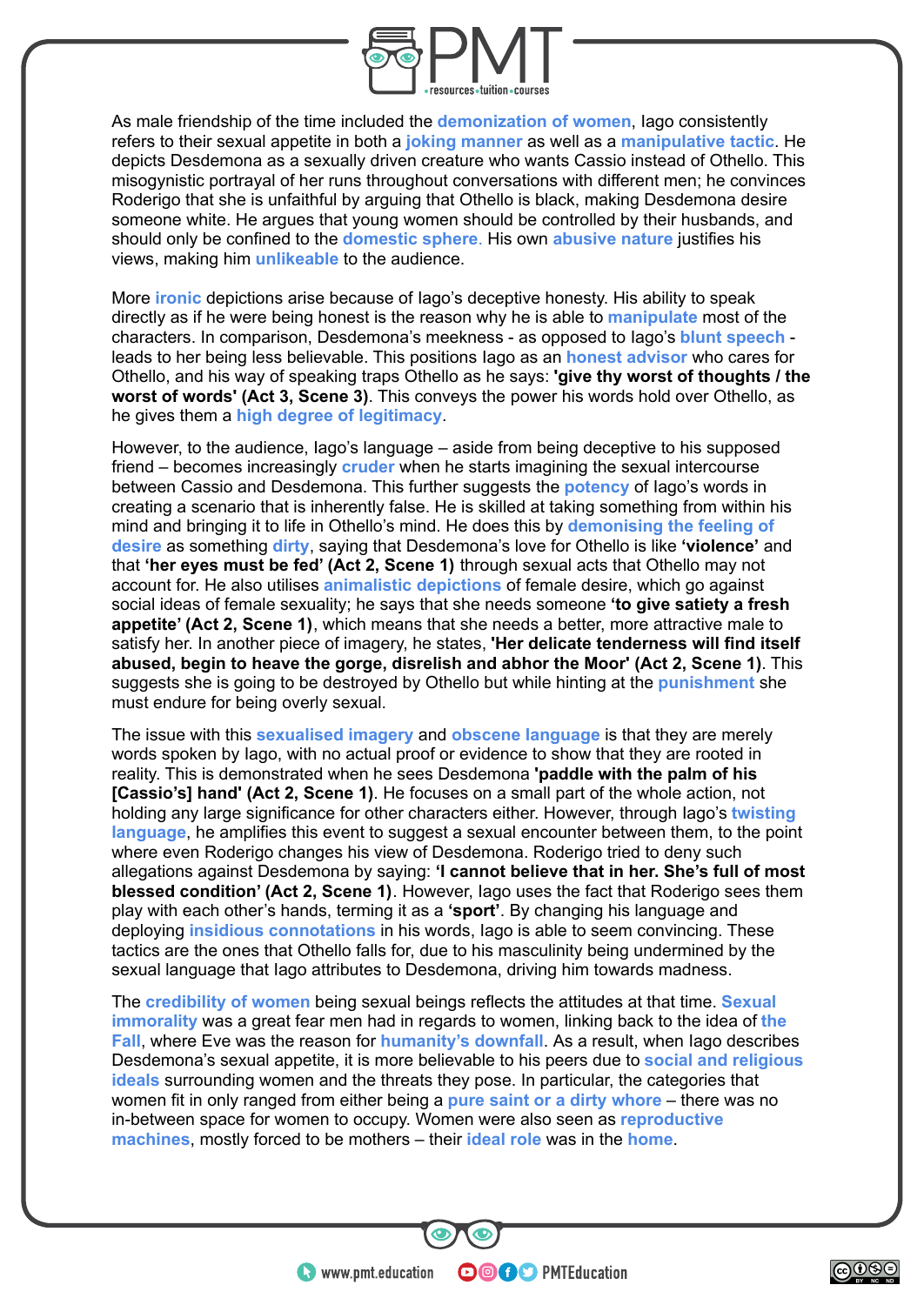

The **male gaze**, which is a form of **surveillance** undertaken by **men to police women** so that they act correctly, is used against Desdemona to portray her as the **evil, fallen woman** that she isn't. Such misogynistic portrayals of women were common at the time, with other pieces such as John Ford's *'Tis Pity She's A Whore,* where women are also punished for having supposed sexual desires.

## **Homoerotic Undertones: Iago & Othello**

The theme of male friendship carries some homoerotic undertones, suggesting that there is a different way of conceptualising the relationship between Iago and Othello. This homoeroticism is tightly bound up with the idea of **homosocial relationships** – this means that the **military world** of the play is significant in informing homosexuality. There are certain parts within the play that reinforce this, signifying the **complicated** feelings that Iago has towards Othello that go beyond simple hate.

One of these scenes is when Desdemona and Othello try to **consummate** their marriage: **'The profits yet to come 'tween me and you' (Act 2, Scene 3)**. This scene is undercut by Iago instigating a fight between Cassio and Montano, which interrupts Othello's consummation. This interruption may stem from feelings of **betrayal**, specifically of the homosocial bond that Iago feels they have. Their wedding night is further disrupted as other characters, such as Brabantio, enter this **intimate sphere**. Othello is frustrated by such interruptions, but does seem to continue his consummation. This communicates the influence of male bonds, which inherently overpower the relationship Othello has with Desdemona. This is especially visible in the language Iago uses with Othello as the play goes on, drawing Othello closer to himself and further from Desdemona, implying the strengthening sense of male friendship with erotic undertones.

For example, Othello continuously **praises** Iago's love and honesty towards him, and Iago seems to reiterate his admiration for Othello, too. Although the audience may perceive this as a part of the facade Iago displays to bring Othello down, the potency of his words also implies a homosexual motive. As a result, Othello establishes a deep sense of gratitude and trust towards Iago, placing them in a **pseudo-romantic relationship** that is embedded within this **militaristic social sphere**. This culminates in **Act 3**, where both men vow their loyalty to each other: **'Now, by yond marble heaven, / [Kneels] / In the due reverence of a sacred vow / I here engage my words' (Act 3, Scene 3)**. The **body language** employed by both characters symbolises a deep sense of intimacy between the two men. Such gestures are accompanied by **religious** as well as **marital imagery**. For example, the reference to **'heaven'** and a **'sacred vow'** reflect words spoken by spouses during their wedding vows, signifying that the bond they are cementing goes beyond conventional social meanings. Furthermore, Iago reinforces this vow by saying that he gives up his **'his wit, hands, heart, to wronged Othello' (Act 3, Scene 3)**, depicting Iago's 'loyalties' and love for Othello.

This interplay between homosocial and homosexual desires is theorised by Eve Kosofsky Sedgwick, who suggests that non-sexual male friendships can **transform** into erotic, homosexual bonds. However, this desire is **condemned** and seen as **a threat to traditional social structures**. Particularly, Iago is seen to inhabit this world of strong male bonds, identifying as a soldier and distrusting all female figures that **transgress** into this world of manhood. This is evident in his one-sided relationship with his wife, who is blindly obedient to him and pursues his love to no avail. He says to Cassio, **'Would she give you so much of her lips as of her tongue she often bestows on me' (Act 2, Scene 1)**, suggesting the dismissive and trivial nature in the way he perceives Emilia. Iago is constantly denying

**OOOO** PMTEducation

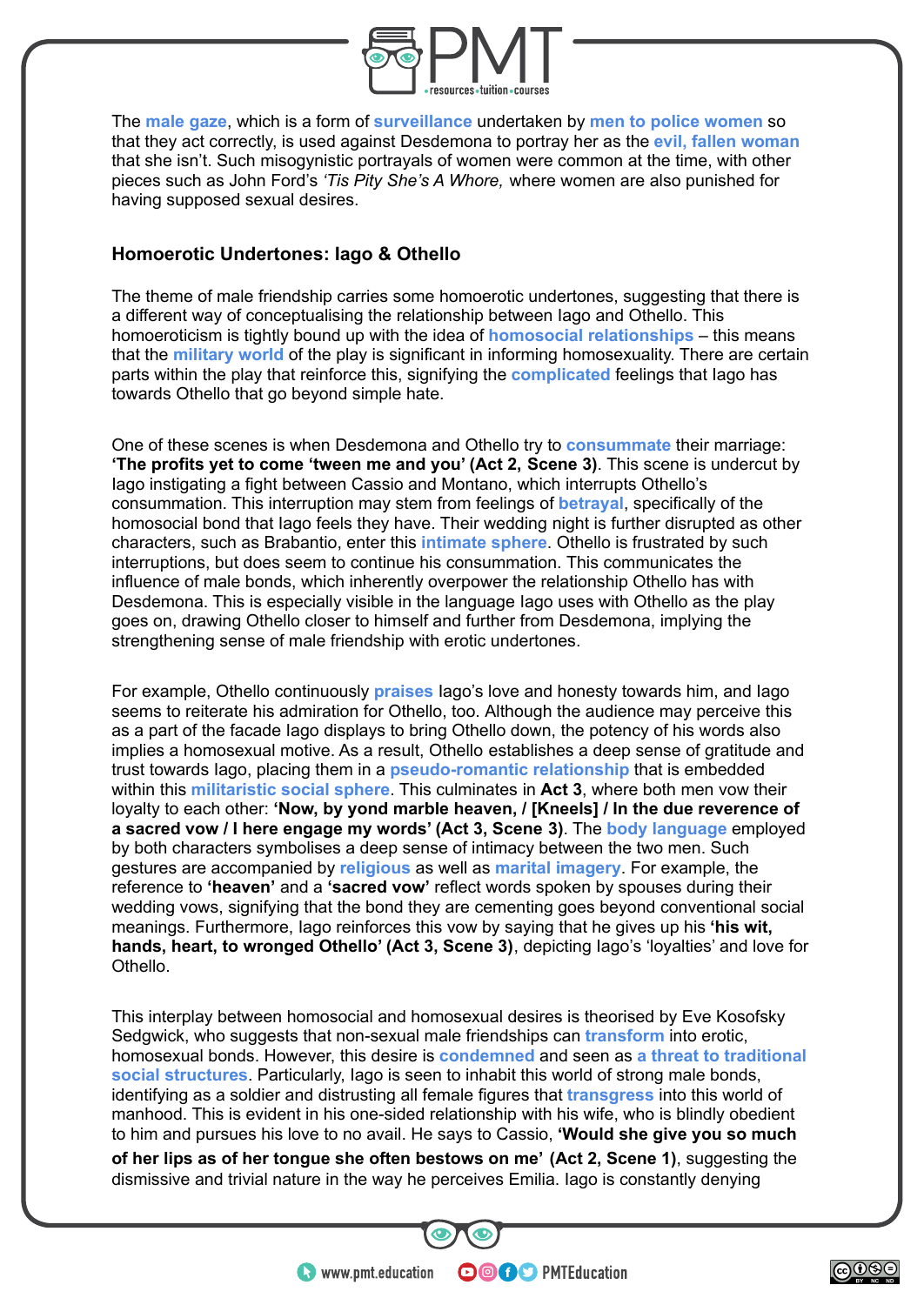

women as having any importance in this **political, public sphere**; his lack of affection towards his wife and his demonization of Desdemona disclose this. As a result, Iago perceives females as **disruptive** in the sphere of male friendships.

This may explain why Iago is trying to provoke Othello's jealousy, aiming to divert his attention from his marriage to instead focus it on him and his **homosocial responsibilities**. Different productions have also tried to tease out this element of homoerotic desire, depicting Iago and Othello's relationship in a more intimate way through stage directions and body language. In particular, certain productions portrayed Iago's character as gay. For example, Laurence Olivier (1938, London Old Vic), David Suchet (1985, Royal Shakespeare Company) and Sir Ian McKellen (1989, Royal Shakespeare Company) all played Iago as a gay character.

As such, Shakespeare **complicates the networks of male bonds** through the presence of women, revealing the homoerotic undertones repressed by Iago and other characters.



Image source: https://images.app.goo.gl/7Giesaaj4Qu19jcYA

## **Female Friendship & Love**

As we have seen, male friendship endangers the female characters in the play. In particular, male friendship is central in affecting the way in which men perceive their own wives, being influenced by their peers to the point of murder and doubt. Jacobean England valued male friendship greatly, regarding it as a bond for **greater knowledge**. Shakespeare plays with this idea, making Iago use Othello's trusting disposition by seeing him a good advisor when in reality he is the main villain in Othello's downfall, along with Desdemona's. On the contrary, the friendship that is presented on stage between Desdemona and Emilia is completely different. The audience experiences the way both women deal with their marriages and confide in each other, creating their own **female space of protection** in a **patriarchal** world.

Their friendship is very unusual, however, as ostensibly there are no similarities between them. This is because Emilia is a maid who is older with more sexual experience than Desdemona, her mistress.

Desdemona has little sexual experience due to her young age, making her more naïve about the expectations as a woman. These differences are superficial, however; as they both share the **same experiences of being women in a strict, male dominated sphere** and **of being wives who have to adhere to certain social codes**. Their bond is also emphasised by the location; the fact that they are far away from home in Cyprus suggests that they feel lonely and need each other as **companions**. This push that forces them towards each other allows them to see their similarities, highlighting their equal sense of virtue and intelligence. Throughout the play, their friendship blossoms even more because of the abuse in their marriages and anxieties surrounding the aggression of their husbands. Emilia's experience allows Desdemona to find comfort in her words. This shows the development of love through friendship – **platonic love**.

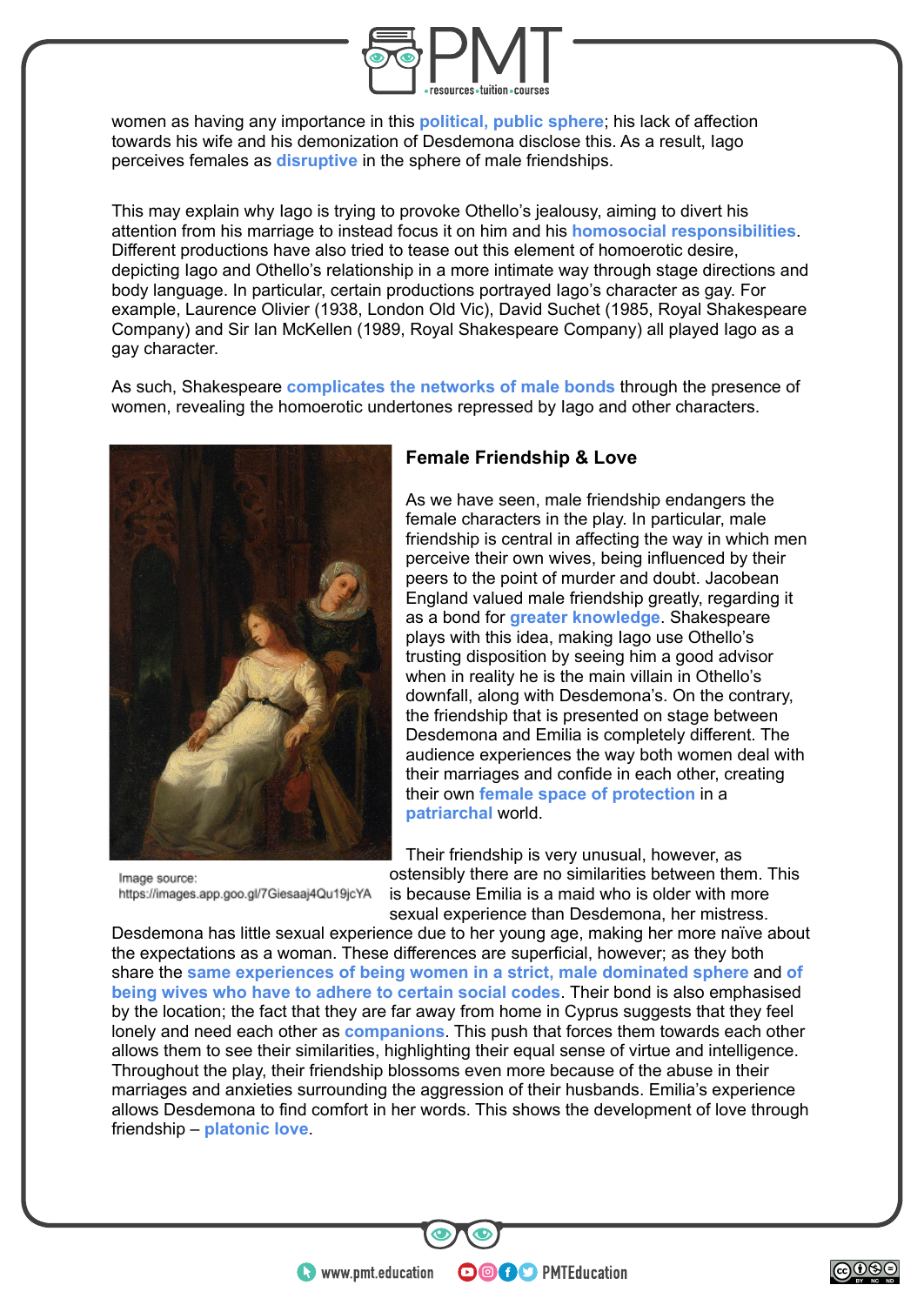

The advice Emilia gives to Desdemona illuminates the **pressures** of having to be **submissive**, **chaste** and **obedient** wives to their husbands, who **provide** for them financially. Although Desdemona follows these conventional ideals, Othello's jealousy and rising contempt for Desdemona forces Emilia to talk about these unfair expectations: **'They are all but stomachs, and we all but food; / They eat us hungerly, and when they are full / They belch us' (Act 3, Scene 4)**. This conveys the sexual appetite of men that women must satisfy, while also **repressing** their own desires. Emilia suggests that Desdemona and Othello's love is not as strong as she assumes it is, warning her of the **real nature** of all men. Furthermore, this reveals Emilia's complex nature as a character who understands the problems in marriage, trying to educate her friend to re-imagine married life – she seems to push Desdemona to see the harsh reality of being in a **passive** role. Emilia embodies this: she went through her own abusive marriage yet stands strong and believes in her own worth, seen through the way she speaks with a lot of wit and assertion. This contrast is important, as it suggests that Desdemona's love might not be enough to keep Othello's jealousy down, as his manhood **overpowers** her identity.

The play progresses as Othello becomes more and more violently obsessive about Desdemona's faithfulness, making her friendship with Emilia even more crucial as a form of **comfort**. The Willow Song particularly demonstrates this, showing Desdemona's feelings of fear and anxiety. This scene in **Act 4** is also important because only women can be seen on stage, which never happens outside the home due to men always keeping an eye on them. The song is filled with her pain and sadness, as well as the realisation that her love is being undermined by her own husband. In response, Emilia speaks up for her friend in order to help her through her suffering. This is where some may claim that Emilia is a proto-feminist as her words attack the hypocritical nature of male behaviour: **'Let husbands know / Their wives have sense like them. They see, and smell, / And have their palates both for sweet and sour, / As husbands have. The ills we do, their ills instruct us so' (Act 4, Scene 3)**. Her perspective shows her awareness of the position that women are forced to occupy in society, and she argues that it is **humanity** that makes men and women **equal**. She says that men and women both have **'sense'** and **'smell'**, suggesting that they all have the same experiences of life and they should be regarded as such. She wants to make Desdemona feel better and to see herself as worth much more than what her husband labels her as.

As her friend dies by the hands of her husband, Emilia exclaims the pain she feels as a friend and shows how much she loves Desdemona by discarding her own sense of safety: **'O gull! O dolt, / As ignorant as dirt! Thou hast done a deed— / I care not for thy sword, I'll make thee known, / Though I lost twenty lives' (Act 5, Scene 2)**. She does not care what happens to her, as she has lost her form of comfort, a friend who was innocent. It is through Emilia that Othello and Iago are held **accountable**, as she re-affirms that Desdemona was an **'angel'** and **'the sweetest innocent / That e'er did lift up eye' (Act 5, Scene 2)**. She further blames and highlights Othello's villainy in destroying his wife, as she says: **'Moor, she was chaste. She loved thee, cruel Moor. / So come my soul to bliss as I speak true' (Act 5, Scene 2)**. Emilia is the voice that Desdemona was not allowed to have, expressing her friend's innocence and **redeeming** her from her alleged unfaithfulness.

At the end of the play, both women are lying side by side after succumbing to the male violence that they were both trying to deal with. Their bodies, which stay on stage as the play concludes, are a reminder for the men that their false allegations lead to the murder of those that loved and cherished them the most. While they are physically gone, their friendship is still strong in death, solidifying a relationship that was stronger than the patriarchal domination they were subject to.

**OOOO** PMTEducation

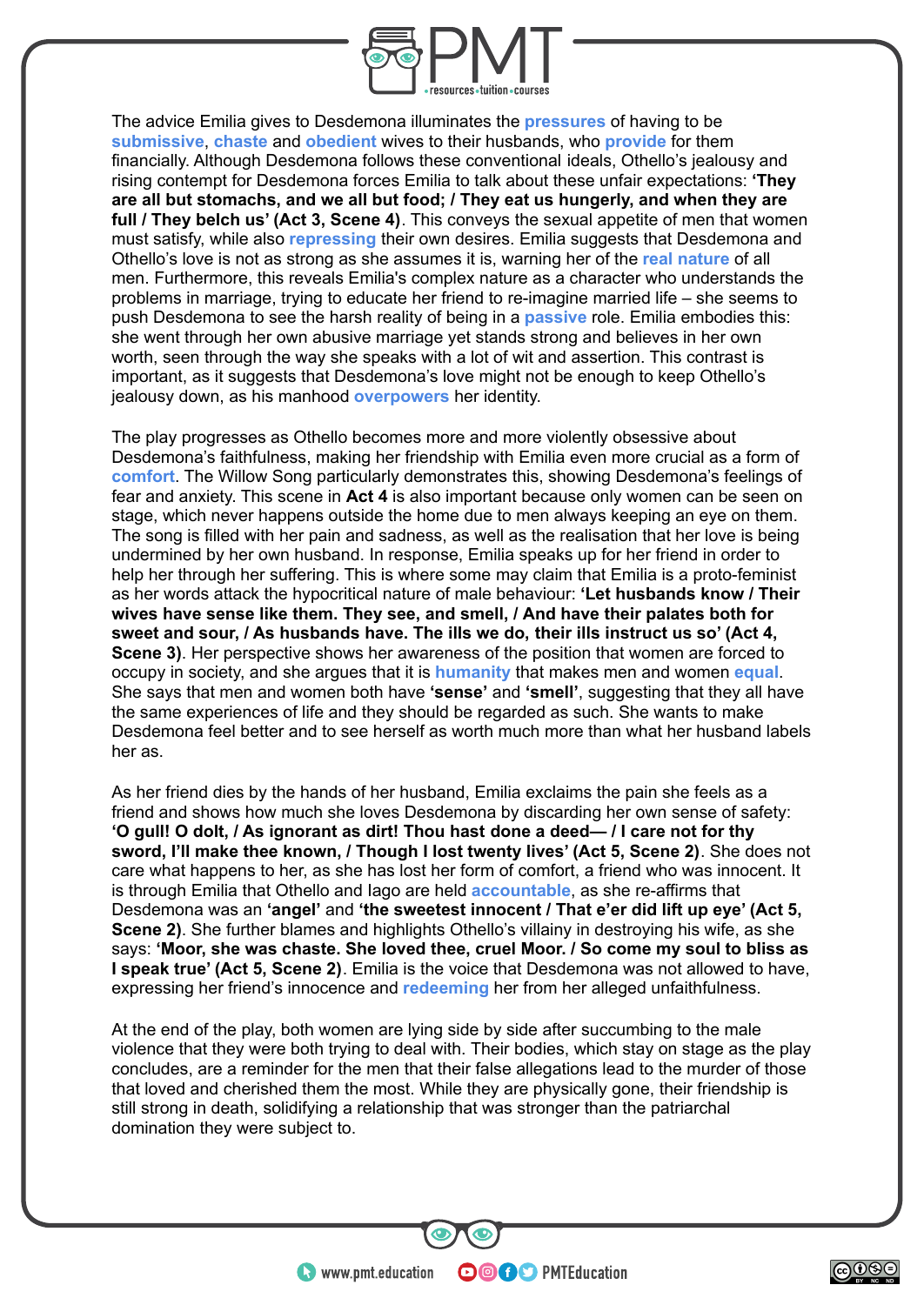

## **Love Through the Ages: Then vs. Now**

The way **love is expressed, conceptualised and defined** has changed dramatically since Shakespeare's *Othello.* Shakespeare's portrayal of love in plays such as *Hamlet, Othello* and *Romeo and Juliet* may now be considered as **conventional** and almost cliche. The importance of marriage, in particular as a **legitimising** institution of love, has become less significant. Today relationships are more flexible and couples can choose a partnership that suits their **expectations**. Whereas **arranged marriages** were normal during Shakespeare's era, today most people marry out of love rather than **obligation**. Such changes can be linked to the **rise of feminism**, as women's position as submissive and meek has been **contested**, affording them more **dominance** in relationships.

Furthermore, the rise and **emergence of the LGBTQ movement** highlighted how love can come in various forms, diminishing **traditional depictions** of love between only men and women. This has been clear in the way **media representations** have changed; for example, some adverts now include gay couples as opposed to the **traditional nuclear family** which consists of a heterosexual couple with children. Consequently, all of these changes suggest that it has become more difficult to **categorise love**, due to its **subjective nature.** Although there is still a long way to go to achieve **equality** in expressing one's sexuality, the change in the definition of 'love' is very apparent today.

Nevertheless, Shakespeare's depiction of love may still hold some **relevance** today. In particular, the idea of arranged marriage and insignificance of love can be observed in some cultures today. This means that certain groups see this as part of their culture or tradition, enforcing it upon their children to form strategic pacts with other influential families.

Furthermore, some of Shakespeare's characters portray **progressive perspectives** when it comes to issues such as **sexuality and gender equality**. For example, Emilia exclaims: **'Let husbands know / Their wives have sense like them' (Act 4, Scene 3)**. This echoes **modern feminist** critiques, especially that of **Mary Wollstonecraft** who advocated to **'strengthen the female mind by enlarging it, and there will be an end to blind obedience' (A Vindication to the Rights of Women)***.* As such, Emilia may be considered a *proto-feminist*, for she also asserts that women are intelligent with similar desires that should be addressed by their husbands too. Therefore, there are some concepts within *Othello* that can still be found cross-culturally in contemporary societies.

Overall, the theme of love in *Othello* assumes many different forms. Desdemona and Othello's love towards each other informs the strength of their marriage at the start of the play. This **idealistic** depiction of love is amplified through Othello's racial differences, as Desdemona ignores the **social taboos** concerned with marrying an **Other**. However, the social values and regulations soon **destabilise** their love. As we have seen, Iago's hatred is a direct contrast to the unconditional love portrayed by the protagonists' relationship. His toxic relationship with Emilia embodies this, legitimising his revenge plan as something that is within his nature. Alternatively, love in the form of homosocial relationships may also be a **catalyst** to his rage and jealousy.

Another way that love emerges in the play is through friendship. Male relationships in the play are informed by the world of the military, where being a soldier creates a **strong network of love and loyalty** that Iago later **exploits**. We have seen how the alternative world of female friendship portrays love in a **compassionate** and innocent way, as Emilia and Desdemona develop their own loving bond. Therefore, Shakespeare provides us with many ways to interpret love in the play, which is one of the main driving forces of the overall action.

**OOOO** PMTEducation